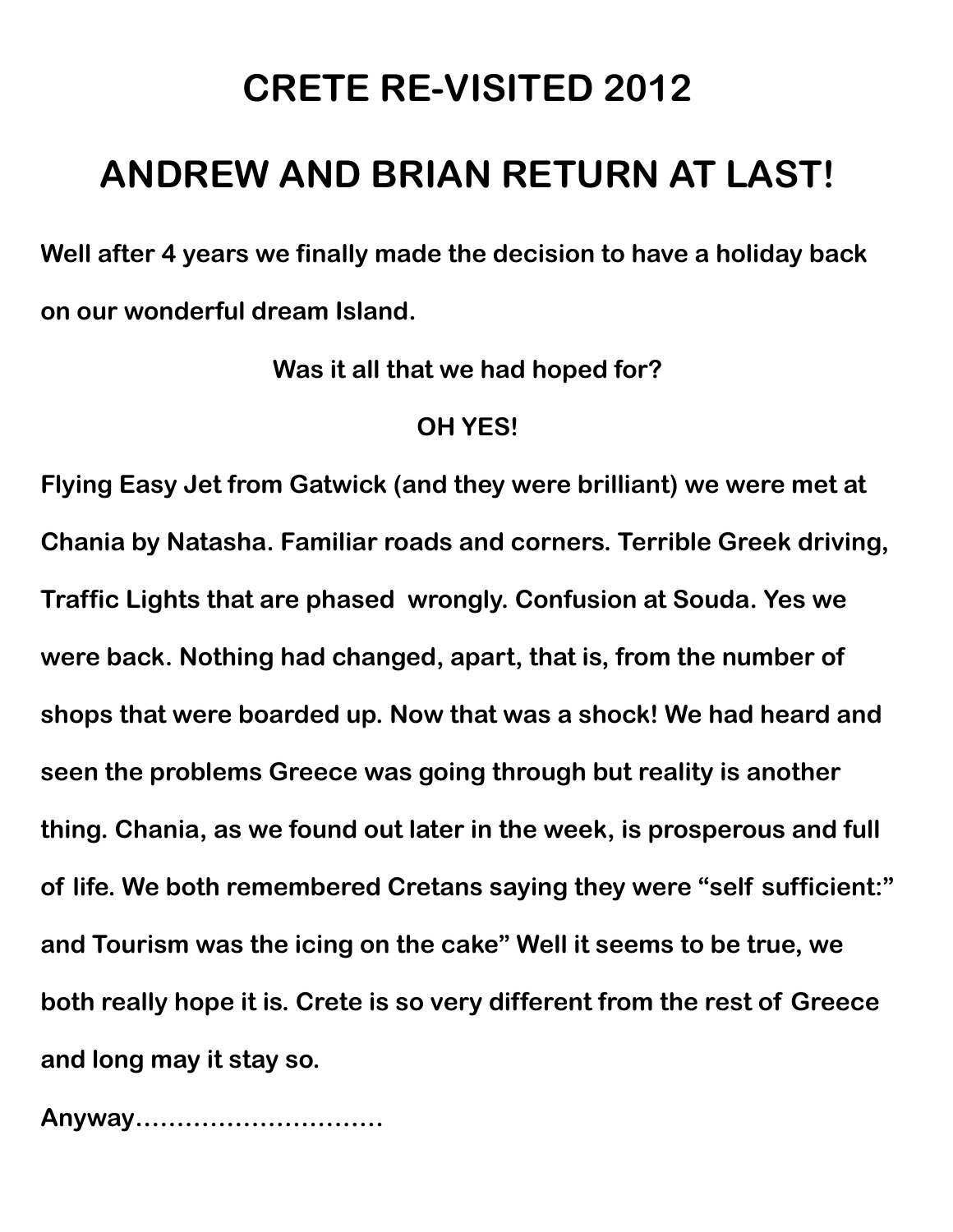**Our first day was spent on our favourite beach in Georgiopoli. Peace and tranquillity and a very enticing sea. The owner recognised us as did the Taverna Manager. It was as though time had stood still. We hired a car at an incredible rate for the whole week and that night went to Almyrida for a meal, again in one of our favourites Eroticrito. Having met up with Clare, a life long friend from our Canal days, we had a really great evening. It was amazing that so many locals came over to speak, many thinking we were both back for good. Sadly this would not be the case. By investing in the crooked Villas Crete, we returned to the UK with very little capital left. Nothing to spare for a further investment. Ah well, such is life.** 

**The following day we went off to Chania. What a great city this is and should be recognised as a Heritage site. We were astounded at how clean everywhere was. It is a transformation. No rubbish, all lamp posts were lit in the evening and the crowds thronged the streets. The only down side was the constant badgering by waiters at the Tavernas around the port. Our stock response…..We'd already eaten!!!!!!**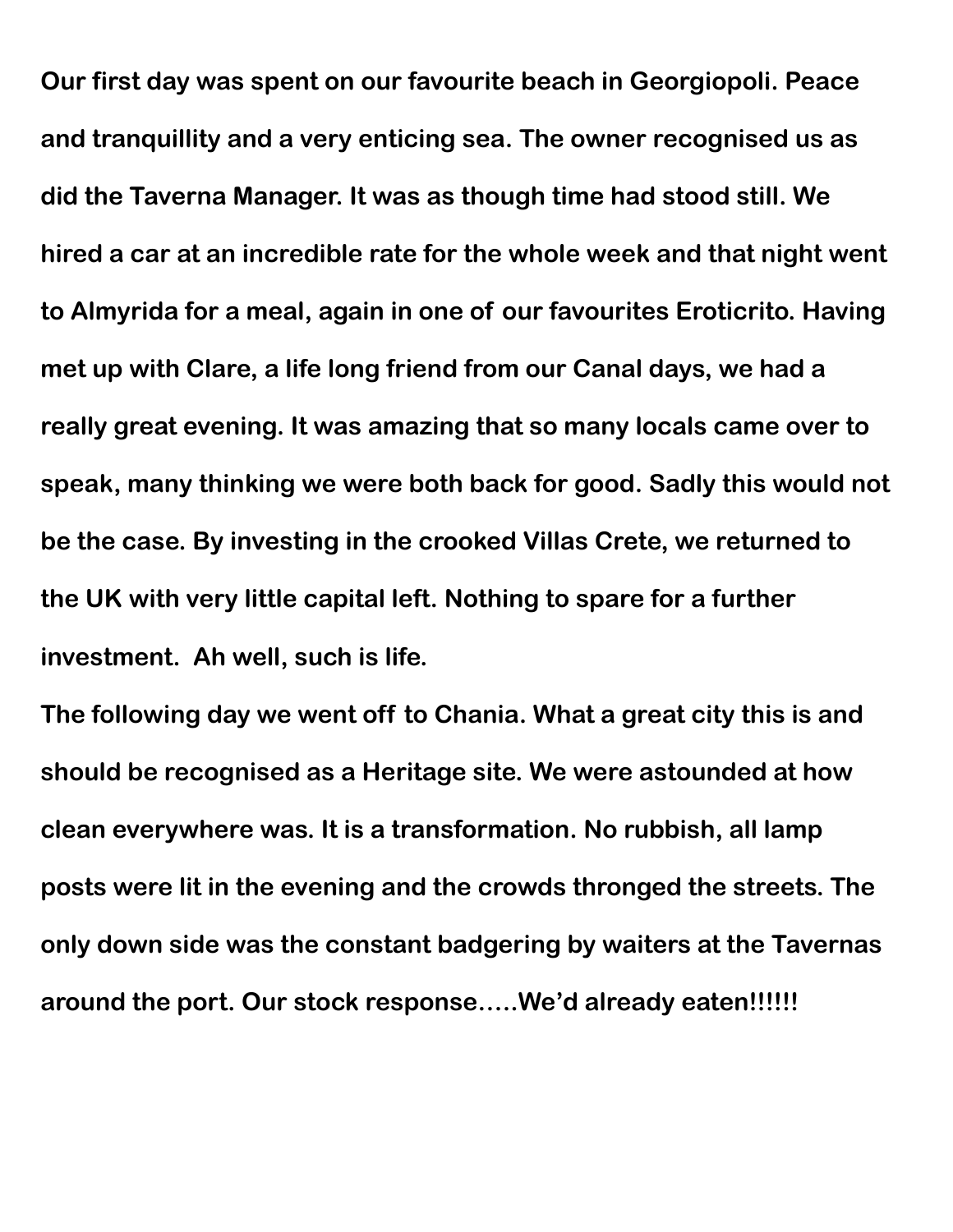**We had one sad task. A visit to Cretan Kennels in Rethymnon to see the grave of our beloved black Lab, Jacob, who had died in his sleep, 10 days before he was due to fly back to the UK. Kimberley and Peter are the most delightful couple, who looked after Jacob and Rupert after Brian had to return to the UK, before their Rabies treatment had finished. It is a simple spot with a lovely olive tree planted. We will always be forever grateful to both Kimberley and Peter. Rupert, the yellow Lab and Georgie the three legged Cretan cat both arrived safely thanks to many people including our dear friends Trevor and Rosemary. So Crete is the resting place for George, Wallace and Grommet, they flew out with us when we first arrived, and Walnut a little rescue dog, and of course Jacob. What better place to end their days than Crete.**

**Saturday was Brian's birthday and we were joined by many friends at Fortinis in Plaka. What a lovely evening we all had. Our favourite place to eat in Crete. Many in the village came up to say hello as they did previously at Totems.**

**Andrew had to visit Chania to pick up an item whist Brian and Claire went out for the evening. It all became surreal**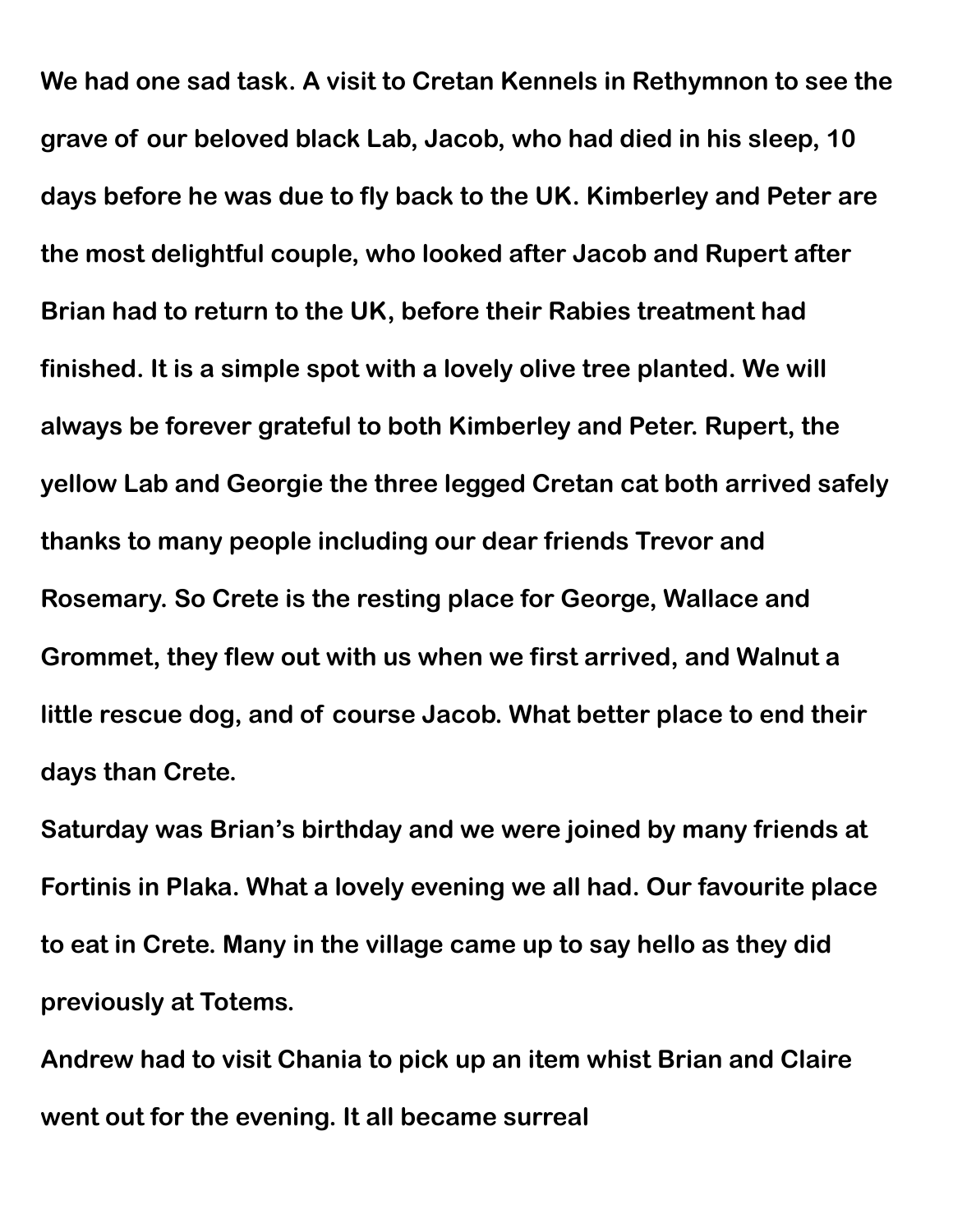**Brian could not help himself re-visiting Souda View. The villa we designed and had built. Surprise surprise the new owners were there and invited them up. Nothing, but nothing has changed. Except that is the colour and the name. Invitations to visit next year were made and that's a date.**

**We saw Jean in Almyrida and had a great evening with her. She's a game girl and all power to her.**

**Helens' apartment served us well and we will definitely be staying again and again. Kristos and Helen now run a lovely Taverna high above Georgiopoli called STARLIGHT. We both wish them well, not that they will need it. Food good, atmosphere wonderful and views to die for.**

**We travelled over to Trevor and Rosemary's at Perama. Nipper, the dog that turned up at our villa as a puppy, now has a new home with them and he went mad when he saw us both. Dogs do have good memories! Again a lovely day and a lovely meal right by the coast at Bali. Travelling back along the National Road, or as Brian calls it, THE RAPID RUE, the whole vista of this part of Crete, opens up. How often did we take it all for granted.**